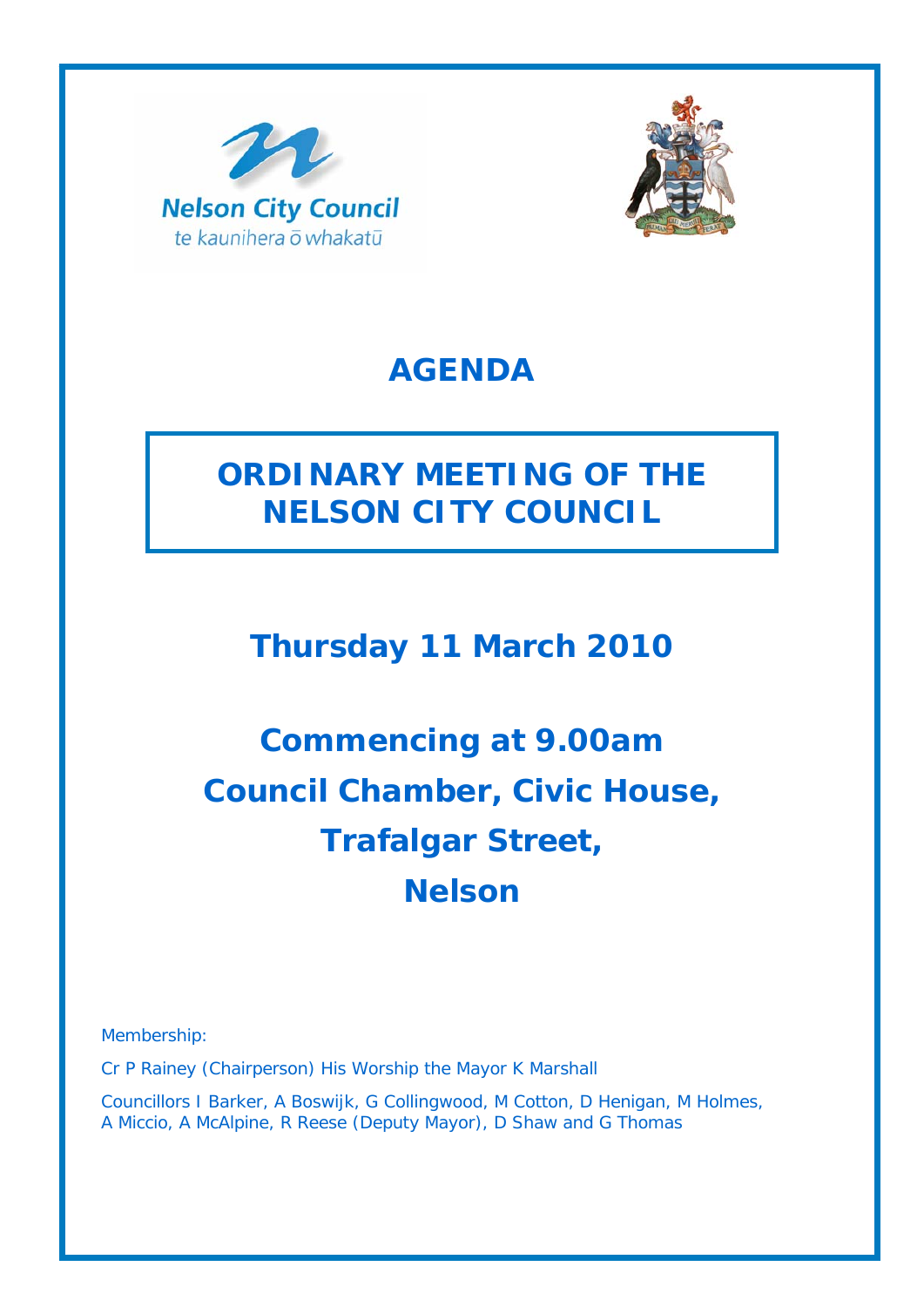# **B U S I N E S S**

**As set out below** 

Nelson City Council 889683 11 March 2010

> Refer to Page No.

**Note: Lunch will be provided.** 

#### **APOLOGIES**

# **OPENING PRAYER**

#### **1.0 ANNOUNCEMENTS**

# **1.1 NMIT – Students.**

15 overseas Local Government students from NMIT and one or two tutors wish to observe the meeting and to meet with His Worship the Mayor and Councillors for morning tea.

## **1.2 Nelson Youth Council**

Members of the Nelson Youth Council have been invited to meet with His Worship the Mayor and Councillors over lunch at 12.30pm.

#### **2.0 PUBLIC FORUM**

**2.1** Glenn Baker, a ratepayer, taxpayer and local businessman, wishes to speak to the Council regarding the affect the Libraries APNK (Aotearoa People's Network Kaharoa) public access computers are having on local business and local library members.

**2.2** Daniel Hall wishes to speak to the Council regarding a "Globe Theatre" proposal on an area of Rutherford Park near the Maitai River.

# **3.0 CONFIRMATION OF MINUTES – 25 February 2010. 1-11**

Document number 889294

Recommendation

*THAT the minutes of the ordinary meeting of the Nelson City Council, held on Thursday 25 February 2010, be confirmed as a true and correct record.* 

# **4.0 MAYOR'S REPORT**

# **5.0 NOTICE OF MOTION – CR R REESE 12 12**

Document number 846857

Note: The material circulated by Mr Baker accompanies the agenda as a separate document.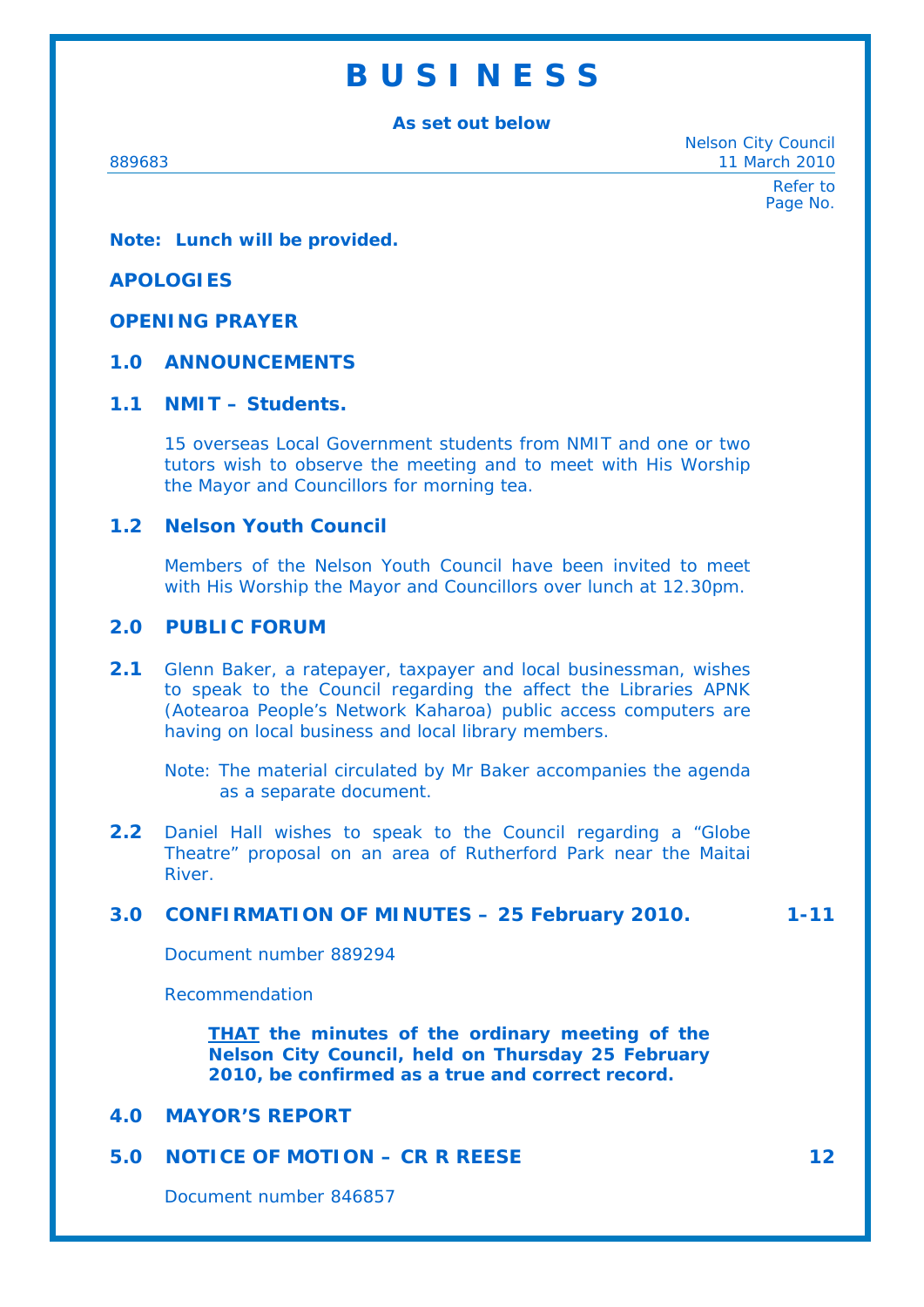### **6.0 REPORTS POLITICAL**

### **6.1 Appointment of Electoral Officer 13-14**

Report number 889946

#### **7.0 REPORTS FROM COMMITTEES**

**7.1 Audit, Risk and Finance Committee – 24 February 2010. 15-18** 

Document number 887755

Recommendation

*THAT the minutes of the meeting of the Audit Risk and Finance Committee held on Wednesday 24 February 2010 be received.* 

## **7.2 Joint Shareholders Committee – 1 March 2010 19-26**

Document number 890522

Note: The procedures adopted by the two Councils in respect of this Joint Committee provide that all recommendations are subject to the rider that if they are not adopted by both Councils they are to be referred back to the Committee.

#### Recommendation

*THAT the minutes of the meeting of the Joint Shareholders Committee held on Monday 8 March 2010 be received and the following recommendations adopted:* 

*"THAT the joint committee established to oversee the council controlled organisations jointly owned by Nelson City Council and Tasman District Council be known as the Joint Shareholders Committee.* 

*THAT the Nelson Regional Sewerage Business Unit Plan for 2010/2011 be adopted.* 

Note: This Plan accompanies the agenda as a separate document.

*THAT for this financial year the excess surplus above what was budgeted for from the Nelson Regional Sewerage Business Unit be returned to the two council shareholders in equal proportions* 

*THAT it be agreed as between the two councils that until such time that a new Memorandum of Understanding between the Nelson City Council and Tasman District Council, in respect with the operation of Nelson Regional Sewerage Business Unit, is completed, the*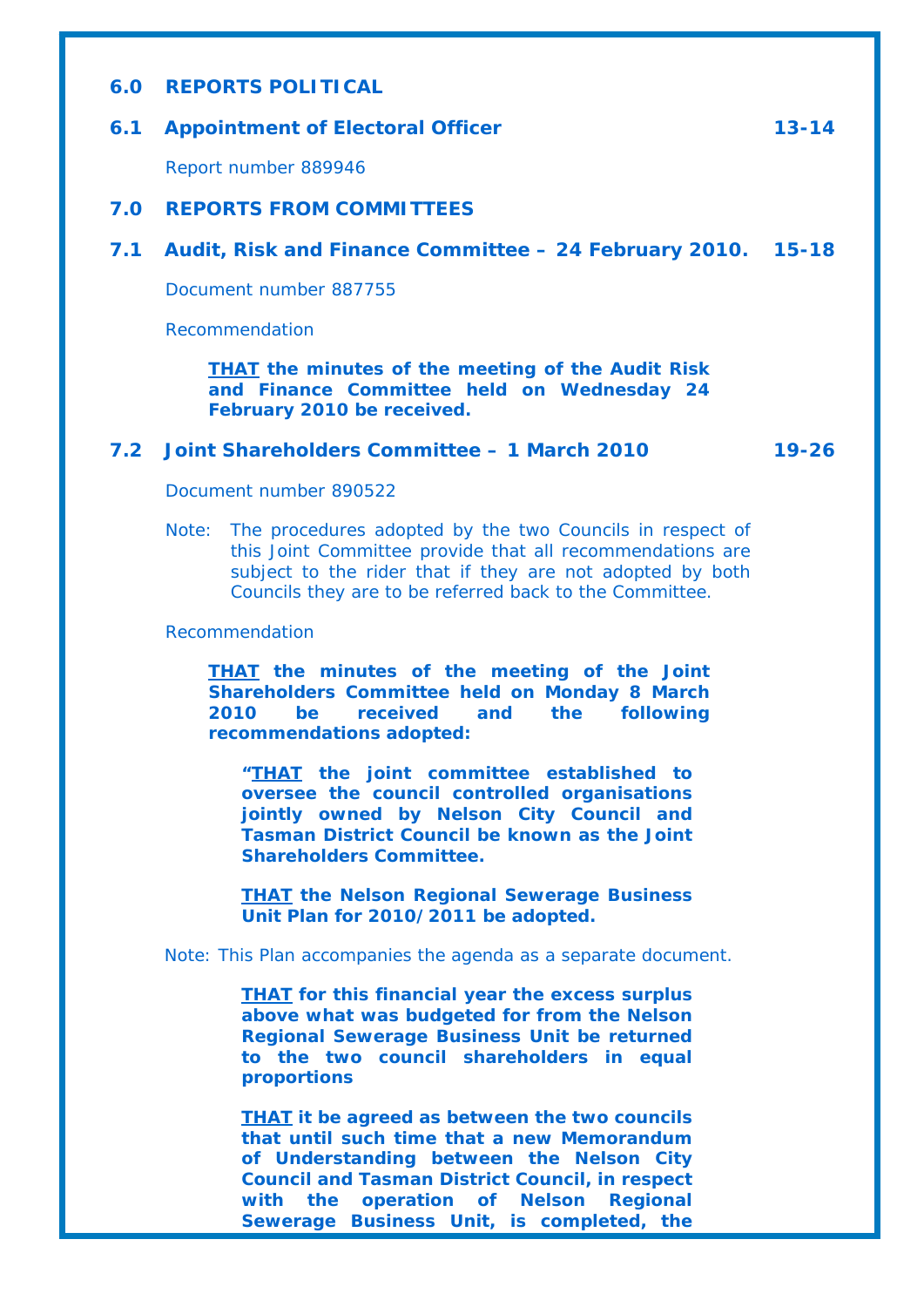*current Memorandum of Understanding dated 18 May 2000 (as attached to report 886314) shall continue in force and effect for up to 12 months.* 

*THAT the Nelson City Council and the Tasman District Council consider funding an additional \$100,000 to Nelson Tasman Tourism in the 2010/2011 year to enable Nelson Tasman Tourism Ltd to participate in the governments joint funding opportunity subject to:* 

- *Nelson Tasman Tourism Ltd being successful in its bid and that the Government matches the Councils' contribution dollar for dollar*
- *Both Councils are contributing \$100,000 and funding their share in accordance with their rating policy*
- *An evaluation of the joint venture campaign being completed and its conclusion and results being presented to the Joint Shareholders Committee"*

#### **7.3 Nelson Youth Council – 8 February 2010. 27-33**

Document number 880537

Recommendation

*THAT the minutes of the meeting of the Nelson Youth Council held on Monday 8 February 2010 be received, and that the following recommendation be adopted:* 

*"THAT the Nelson Youth Council Constitution as attached to the agenda (document no 825385) be adopted subject to the date being amended to 2010"*. (agenda pages 31-33 refer)

#### **8.0 PUBLIC EXCLUDED BUSINESS**

#### **8.1 Exclusion of the Public**

#### Recommendation

*THAT the public be excluded from the following parts of the proceedings of this meeting in accordance with section 48(1)(a) of the Local Government Official Information and Meetings Act 1987 on the grounds that the public conduct of this part of the proceedings of the meeting would be likely to result in the disclosure of information for which good reason for withholding exists.*